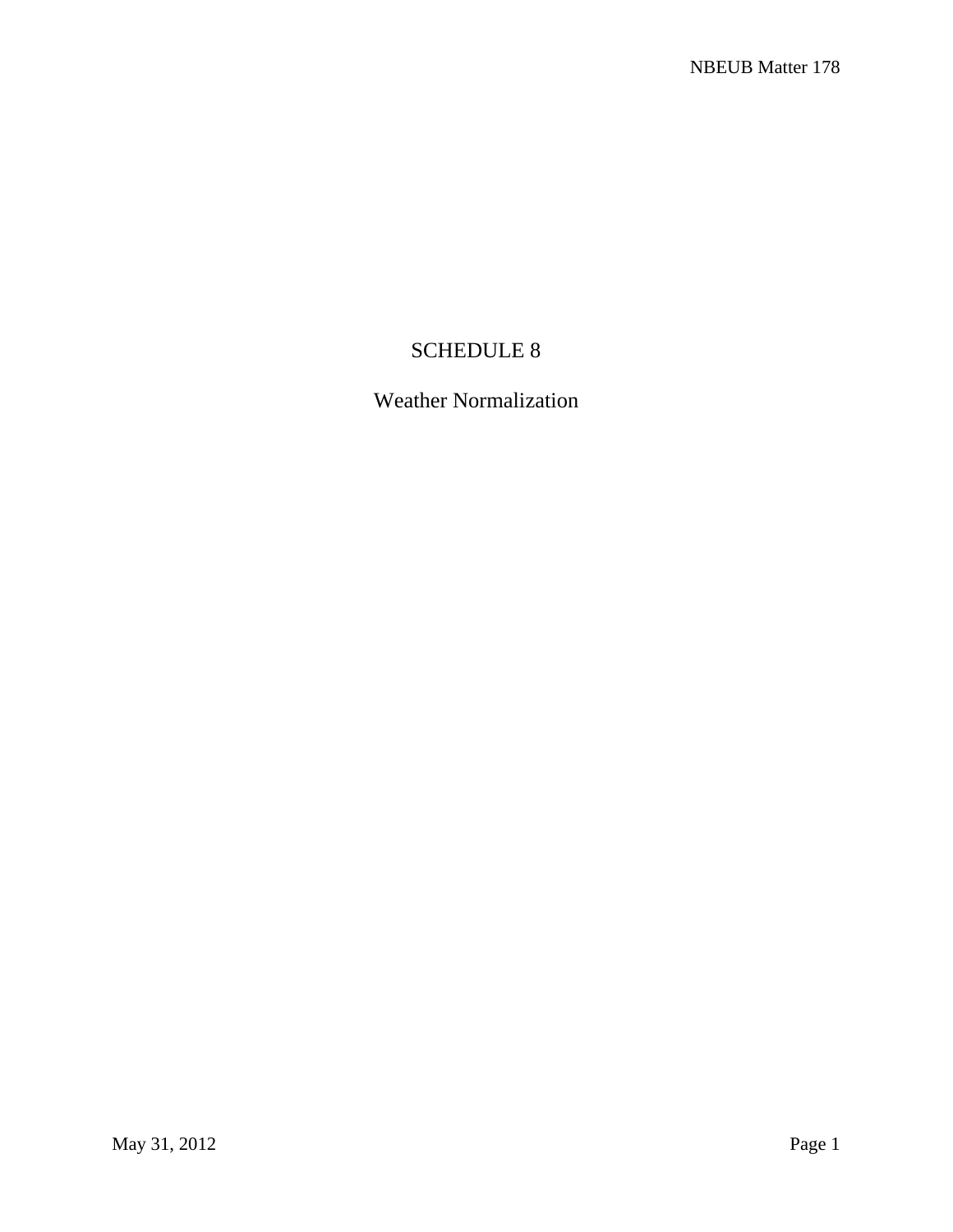#### **Weather Normalization**

In its January 30, 2012 decision regarding EGNB's 2010 Financial Results, 2010 Natural Gas Sales and 2012 Proposed Budget, the Board stated:

"Weather normalization is another issue related to throughput that was examined. EGNB filed evidence outlining its weather normalized throughput in response to an interrogatory, but the subject was not pursued vigorously at the hearing, perhaps on the understanding that the Board would not be acting on any throughput shortfalls until the 2011 review. In future years, should EGNB wish to focus on weather as an explanation for variations from the throughput forecast, pre-filed evidence on the subject must be presented which explains the weather normalization process and the underlying data and assumptions used in the calculations." (page 3)

#### **Purpose of the Document**

This document was developed to explain the weather normalization methodology used to support the weather assumptions applied by EGNB in its budgeting and forecasting, and to support the calculations used to explain variations from the throughput forecasted in EGNB's budgeting process, which assumes normal weather.

For the purposes of budgeting, forecasting and reporting, EGNB utilizes a weather normalization methodology. Weather normalization of energy consumption is a common practice employed by utilities. The fundamental steps in this process are outlined below, and are discussed in further detail within this document. The steps are:

- 1. Determine a Base Consumption Load for customers, referred to as Base Load ("BL");
- 2. Determine a Temperature Sensitive Consumption Load for customers, referred to as Temperature Sensitive Load ("TSL");
- 3. Determine Degree Days ("DD") and compare normal DDs to the actual DDs; and
- 4. Determine the impacts of weather on the TSL.

### **Methodology and Underlying Assumptions of the Weather Normalization Process**

An initial consumption profile is developed for every new customer added to EGNB's distribution system and is based on anticipated monthly and annual consumption. The initial annual and monthly consumption are estimated using the consumption patterns of other customers within the assigned class that have similar operations and equipment or through profiles developed during the initial signing process. Following a 12 month period of